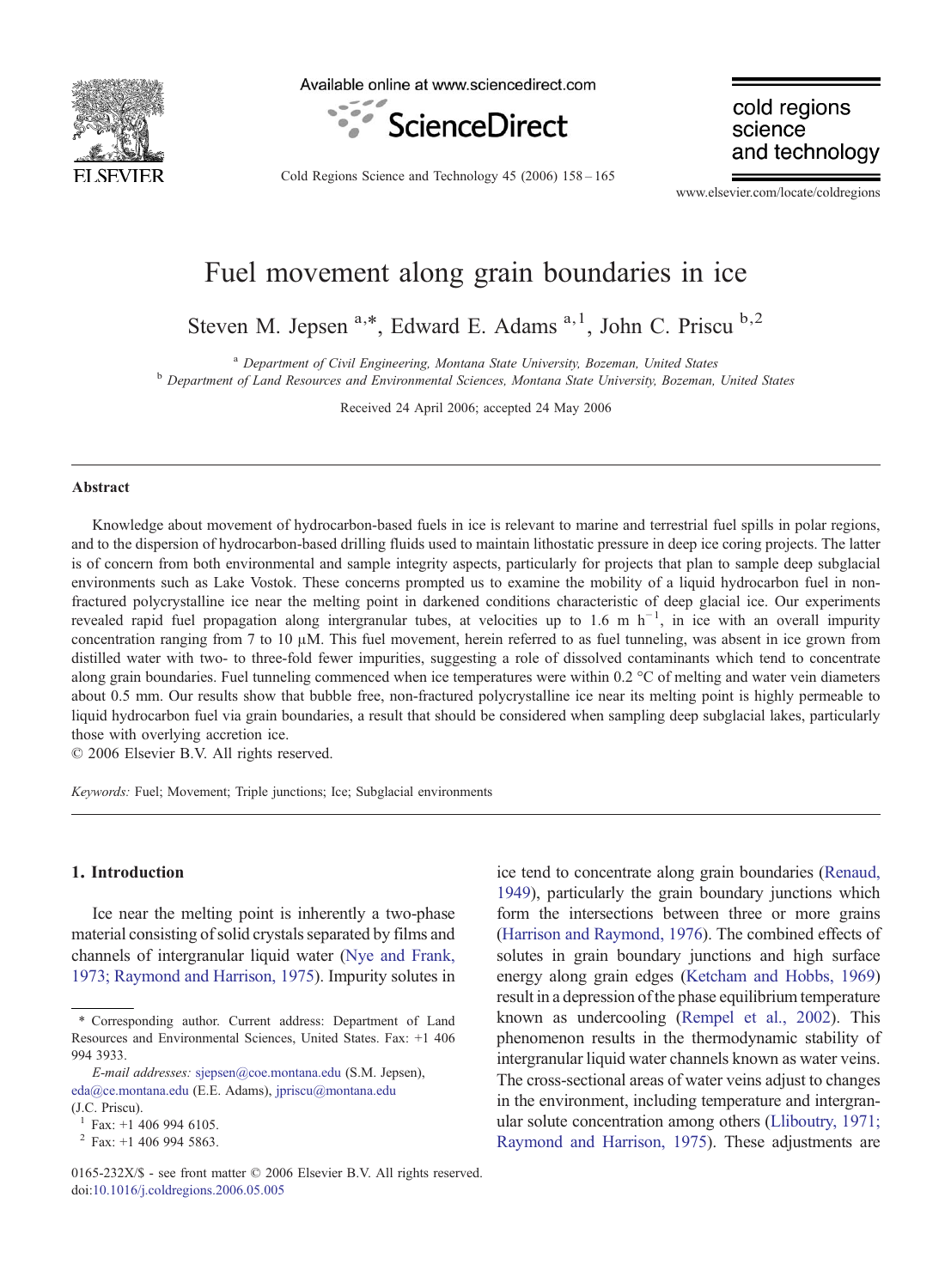linked to the permeability of polycrystalline ice near the melting point and may contribute to the infiltration processes of a hydrocarbon fluid.

Water veins are believed to be exceptionally large in accretion ice frozen to the ceiling of Antarctic subglacial Lake Vostok due to the presence of large crystals and warm temperatures [\(Price, 2000](#page-7-0)). Over 145 of these subglacial lakes are known to be concentrated at the base of the Antarctic ice sheet where the ice thickness exceeds 3 km [\(Siegert et al., 2005; Bell et al., 2006](#page-7-0)). Although these lakes have yet to be sampled directly, biological studies of accretion ice over subglacial Lake Vostok imply that these lakes, and their overlying accretion ice, provide a habitat isolated from the Earth's surface for hundreds of millenia [\(Priscu et al., 1999; Karl et al., 1999; Price, 2000; Siegert et](#page-7-0) [al., 2001](#page-7-0)). Subglacial lake sampling will require a deep borehole drill utilizing a compensation fluid to prevent closure resulting from plastic deformation ([Gosink et al.,](#page-6-0) [1991; Wumkes, 1994; Talalay and Gundestrup, 2002\)](#page-6-0). Kerosene-based liquid hydrocarbon (LH) is a primary component of many borehole fluids because of its desirable properties of low freezing temperature and ice-like density. Sixty tons of LH-based drilling fluid is now present in the deep borehole at Vostok Station, which is planned to be used as the initial sampling site for Lake Vostok [\(Inman,](#page-6-0) [2005](#page-6-0)). Care must be taken to maintain sample integrity when using LH drilling fluid, particularly when sampling for extant life, because the fluid can be a carbon source for certain heterotrophic psychrotolerant microbes [\(Whyte et](#page-7-0) [al., 2001; Aislabie et al., 2004](#page-7-0)). Recent work has shown that LH fluid in the Vostok borehole contains bacterial cells in quantities several orders of magnitude greater than the ice itself [\(Christner et al., 2005\)](#page-6-0), making conclusions about the actual nature of the ice difficult without stringent sample decontamination once the ice is returned to the surface. Accidental contamination of a subglacial lake with drilling fluid could disrupt the natural ecosystem both geochemically and biologically, making conclusions about the actual nature of these unique lakes equivocal, not to mention the ethical issues that surround contamination of these pristine systems [\(Inman, 2005](#page-6-0)). Similar conclusions apply to the proposed biological and geochemical sampling of other frozen worlds such as Mars and Europa ([Rummel,](#page-7-0) [2001; Christner et al., 2005; National Research Council,](#page-7-0) [2006](#page-7-0)). Fuel and oil spills are also a significant anthropogenic source of pollution in polar regions [\(Kennicutt et al.,](#page-7-0) [1990; Tumeo and Wolk, 1994; Simpson et al., 1995](#page-7-0)). Such pollution is a seemingly inevitable consequence of activities associated with fuel storage, transportation and borehole drilling.

Past studies of LH fuel movement through ice have considered the effects of contaminant surface adhesion

[\(Liukkonen et al., 1997](#page-7-0)) and the vertical and horizontal spreading rates [\(Tumeo and Larson, 1994\)](#page-7-0). However, many questions remain concerning the fundamental physical mechanisms involved. An understanding of how contaminants would migrate through the cryosphere is essential for informed decision-making during mitigation and basic research efforts in cold regions. The purpose of our study was to examine the mobility of LH fuel in nearmelting ice, via the intergranular water vein network, in darkened conditions characteristic of deep glacial ice. This mode of contaminant transport has particular relevance in climatological, geochemical and biological studies of deep ice and associated subglacial systems beneath the Antarctic and Greenland ice sheets.

# 2. Methods

Three experiments were carried out in a cold laboratory to observe the mobility of one type of LH fuel, JP-8, in clear, bubble free, non-fractured ice blocks near the melting point. This fuel is in standard use for military and commercial aircraft and is very similar to the compensation fluid used in deep ice core drilling operations [\(Victor, 2003\)](#page-7-0). The measured specific gravity of the JP-8 was 0.805, with a standard deviation of 0.006 for five samples. In order to approach the environment of subglacial lake accretion ice, the experimental conditions included darkness, temperatures within several degrees of melting, and ice structure lacking fractures and bubbles. Blocks 1, 2 and 3, each measuring  $16 \times 16$  cm horizontally and 13 cm vertically, refer to the ice samples tested in each respective experiment. The ice was grown in an upward direction within a reservoir of water circulated by a mechanical pump. The resulting ice was clear, free of both bubbles and fractures, and contained vertically-elongated grains with horizontal dimensions of 5 to 70 mm and vertical dimensions of 90 to 280 mm. Crystallographic orientations were examined using a Rigsby stage, an instrument equipped with a four-axis stage and cross-polarized filters. Most crystallographic c-axes were found to be aligned near the horizontal plane, but otherwise random, thus resembling type S2 columnar ice. Major ion concentrations in the ice were measured using ion chromatography (see [Table 1\)](#page-2-0). The ice in experiments 1 and 2 was grown from tap water and contained 7 and 10 μM of bulk impurities, respectively, while the ice in experiment 3 was grown from distilled water and contained 3.5 μM of bulk impurities [\(Table 1\)](#page-2-0). The experiments were conducted within a temperaturecontrolled environmental chamber ventilated by a carbon air filtration system. The ice temperature, measured with Type-T thermocouples (accuracy ∼0.2 °C), was varied by adjusting air temperature settings. A digital camera with a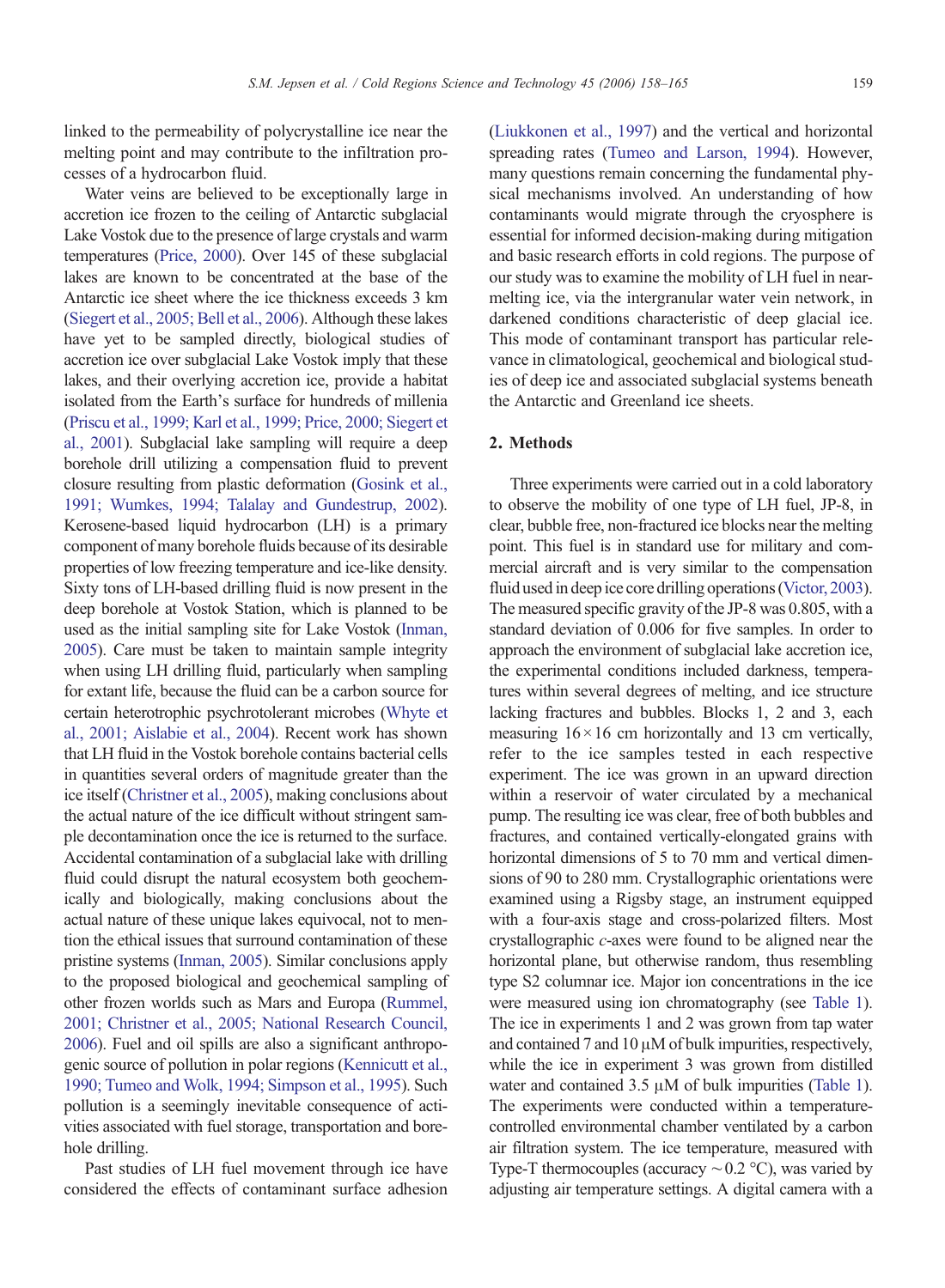<span id="page-2-0"></span>Table 1 Major ion concentrations (micromoles per liter [μM] meltwater) in samples taken from ice composed of tapwater (Tap) and distilled water (Distilled)

| Ice                                                       |  | $Na^+$ K <sup>+</sup> $Mg^{2+}$ Ca <sup>2+</sup> Cl <sup>-</sup> NO <sub>3</sub> SO <sub>4</sub> <sup>2-</sup> Total |  |  |      |
|-----------------------------------------------------------|--|----------------------------------------------------------------------------------------------------------------------|--|--|------|
| Tap $(Exp 1)$                                             |  | 5.35 0.50 0.06 1.76 1.94 0.32 0.21 10.14                                                                             |  |  |      |
| Tap $(Exp 2)$                                             |  | 2.29 0.71 0.07 1.77 1.65 0.11 0.10                                                                                   |  |  | 6.71 |
| Distilled (Exp 3) 0.35 0.25 0.05 1.61 1.04 0.06 0.07 3.45 |  |                                                                                                                      |  |  |      |

The meltwater samples were obtained from ice sections cut from the top of the ice blocks (see Fig. 1). The experiment (Exp) is given in parentheses after the ice type.

1:1 macro lens on manual focus was used to document visual developments. Before each experiment, a cm-thick horizontal section was cut from the top of the ice block and photographed between cross-polarized film to determine the locations of grain boundaries relative to the planned placement of fuel (Fig. 1). These horizontal sections were then submitted for chemical analyses using ion chromatography, the results of which are listed in Table 1. After removing a horizontal section from the ice, a cylindricalshaped pocket, 55 mm wide and 25 mm deep, was melted into the upper surface of the remaining ice. Each experiment began at a reference time of 0 h when 25 ml of JP-8 fuel, brought to ice temperature, was added to the cylindrical pocket in the ice. At the conclusion of each experiment, the ice was cut into cm-thick horizontal sections and examined between cross-polarized films for the residual traces of fuel movement relative to the crystal structure.

The format of the first experiment differed from that of experiments 2 and 3. In experiment 1, Sudan IV red solvent dye was added to the JP-8 to improve its visual detection. Observations were made as the ice temperature was gradually increased from an initial value of

#### Table 2

Summary of (a) ice temperatures and rates of meltpool growth in ice, and (b) fuel tunneling, initiation times and fuel tube propagation rates

(a) Ice temperatures and meltpool growth rates:

|               |      |          |               |              | Exp $T_i$ (°C) $t_{-1}$ (h) $t_{-0.2}$ (h) $t_{mg}$ (h) $v_{vg}$ (mm h <sup>-1</sup> ) $v_{hg}$ (mm h <sup>-1</sup> ) |     |
|---------------|------|----------|---------------|--------------|-----------------------------------------------------------------------------------------------------------------------|-----|
|               | $-4$ | -74      | 99            | $0-104$ 0.07 |                                                                                                                       | 0.1 |
| $\mathcal{L}$ | $-2$ |          | 4             | $0 - 24$     |                                                                                                                       | 0.6 |
| $\mathcal{R}$ | $-2$ | $\leq$ 1 | $\mathcal{L}$ | $0 - 72 = 1$ |                                                                                                                       | 1.6 |
|               |      |          |               | (end)        |                                                                                                                       |     |

|  |  |  |  | (b) Fuel tunneling, initiation times and fuel tube propagation rates: |  |
|--|--|--|--|-----------------------------------------------------------------------|--|
|  |  |  |  |                                                                       |  |

| Exp | F.T.? | Tubes<br>observed | Initiation time<br>of F.T. $(h)$ | $v_{ft}$ (mm $h^{-1}$ ) |
|-----|-------|-------------------|----------------------------------|-------------------------|
|     | Yes   | Tube 1-1          | 104                              | n/m                     |
|     | Yes   | Tube 2-1          | 24                               | >160                    |
|     |       | Tube 2-2          | 32                               | 1600                    |
|     | No    | None              | n/a                              | n/a                     |

Abbreviations:  $T_i$ =initial ice temperature,  $t_{-1}$ =time ice temperature reached −1 °C,  $t_{-0.2}$ =time ice temperature reached −0.2 °C,  $t_{\text{mo}}$ =time range of meltpool growth only,  $v_{vg}$ = average rate of vertical meltpool growth,  $v_{he}$ = average rate of horizontal meltpool growth, F.T. = fuel tunneling,  $v_{ft}$ = fuel tube propagation rate, Exp = experiment, n/m = not measured,  $n/a$  = not applicable.

−4 °C. The ice temperature had exceeded −1 °C at approximately 74 h, and was within thermocouple accuracy (∼0.2 °C) of the melting point by approximately 99 h (Table 2a). Images of the ice and fuel were obtained manually two times a day. An evaluation of the experiment 1 protocol led to several improvements in the format of the two experiments that followed. In these, no dye was added to the JP-8 because it was unnecessary to track the fuel movement of interest. The ice temperature in experiments 2 and 3 was increased from an initial value of  $-2$  °C to a value near the melting point (>−0.2 °C) in under 4 h (Table 2a). Images were



Fig. 1. Cross-polarized images of cm-thick, horizontal ice sections removed from the top of ice blocks tested in (a) experiment 1, (b) experiment 2 and (c) experiment 3. White circles are vertical projections of the initial fuel pocket boundaries from the ice beneath the sections shown.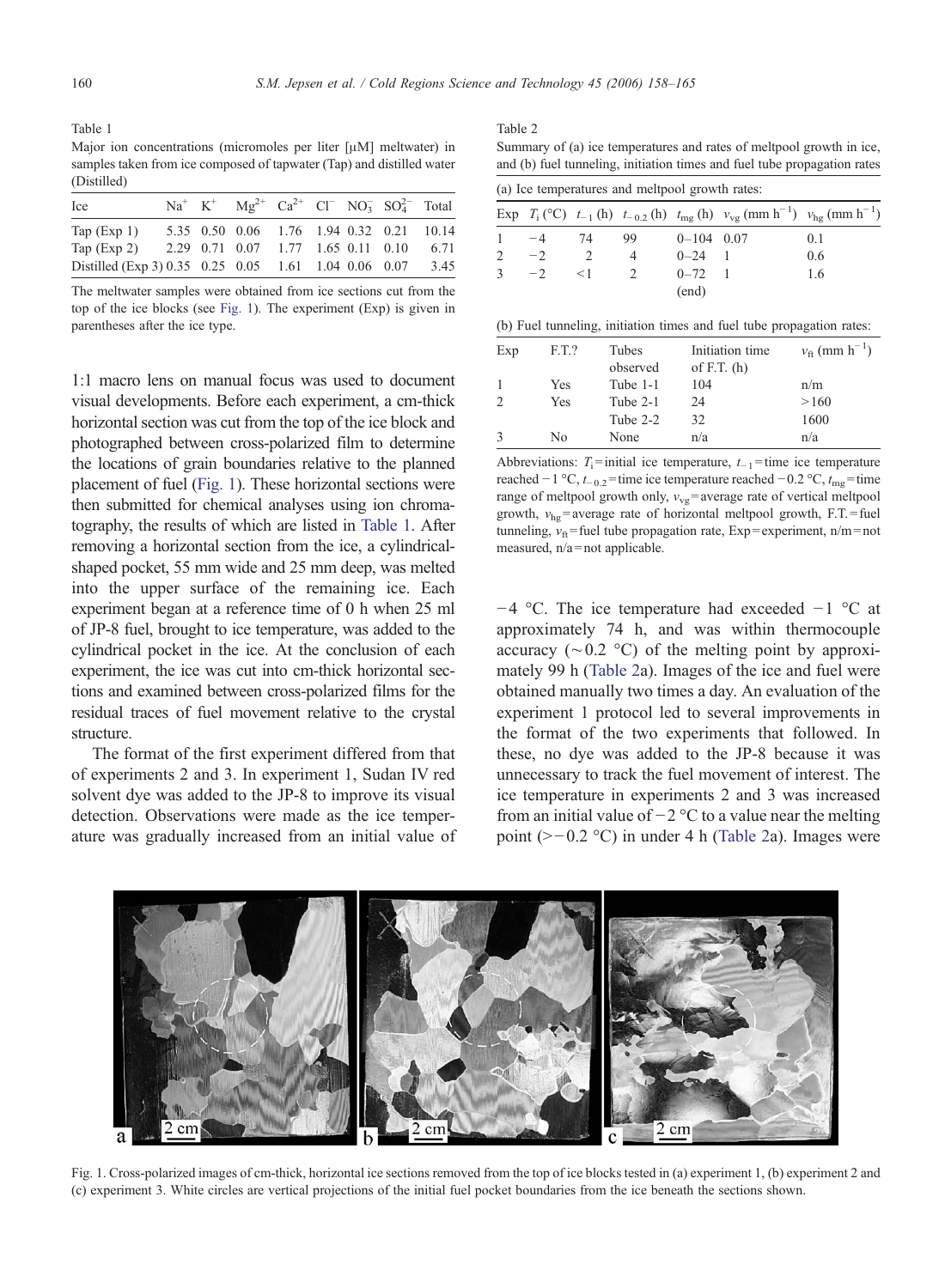<span id="page-3-0"></span>acquired using remote capture software programmed in accordance with the speed of visual changes.

# 3. Results

The JP-8 fuel preferentially melted the lower pocket surfaces to form meltpools with bulbous and scallopshaped boundaries (region in Fig. 2a above tube) during the initial phases of the experiments ([Table 2](#page-2-0)a). These meltpools consisted of an aqueous solution formed by melting of ice, overlain by a floating layer of waterimmiscible fuel. The fuel pockets in experiments 2 and 3 grew deeper at an average rate of about 1 mm  $h^{-1}$  and wider at average rates of between 0.6 and 1.6 mm  $h^{-1}$ [\(Table 2](#page-2-0)a). These melt rates in experiment 1 were much slower due to the lower imposed temperatures ([Table 2](#page-2-0)a). Unexpectedly, the fuel drained through the ice of experiments 1 and 2 at elapsed times of 104 and 24 h, respectively (Fig. 2a, b; [Table 2b](#page-2-0)). The tubes which channeled fuel through blocks 1 and 2 are referred to as tube 1-1 and 2-1, respectively (Fig. 2a, b). These drainage events initiated 30 and 22 h after the temperatures of ice blocks 1 and 2, respectively, had risen above  $-1$  °C [\(Table 2](#page-2-0)). The presence of surficial liquid water and stationary thermocouple readings near initiation of fuel tunneling indicated ice temperatures within 0.2 °C of melting. Tube 1-1 was first observed at the end of experiment 1, within 4 h of its formation based on times between successive, manually-acquired images (Fig. 2a). At this time, the tube had a diameter of 2 mm and branched into three segments near the bottom of the block (Fig. 2a). This branch structure delineated a water vein node (discussed below), the point where multiple grain boundary junctions intersect. Tube 2-1 of experiment 2 had a diameter of 1 mm and propagated downward at a velocity of about 160 mm  $h^{-1}$  (Fig. 2b). All fuel drained



Fig. 2. Meltpools and fuel tubes in experiments 1 and 2. (a) Fuel tube 1-1 in block 1, 106 h into experiment 1; (b) fuel tube 2-1 in block 2, 24 h into experiment 2; (c) first visible movement of fuel in tube 2-2, 32 h into experiment 2; (d) tube 2-2 three minutes after first visible fuel movement shown in Fig. 2c.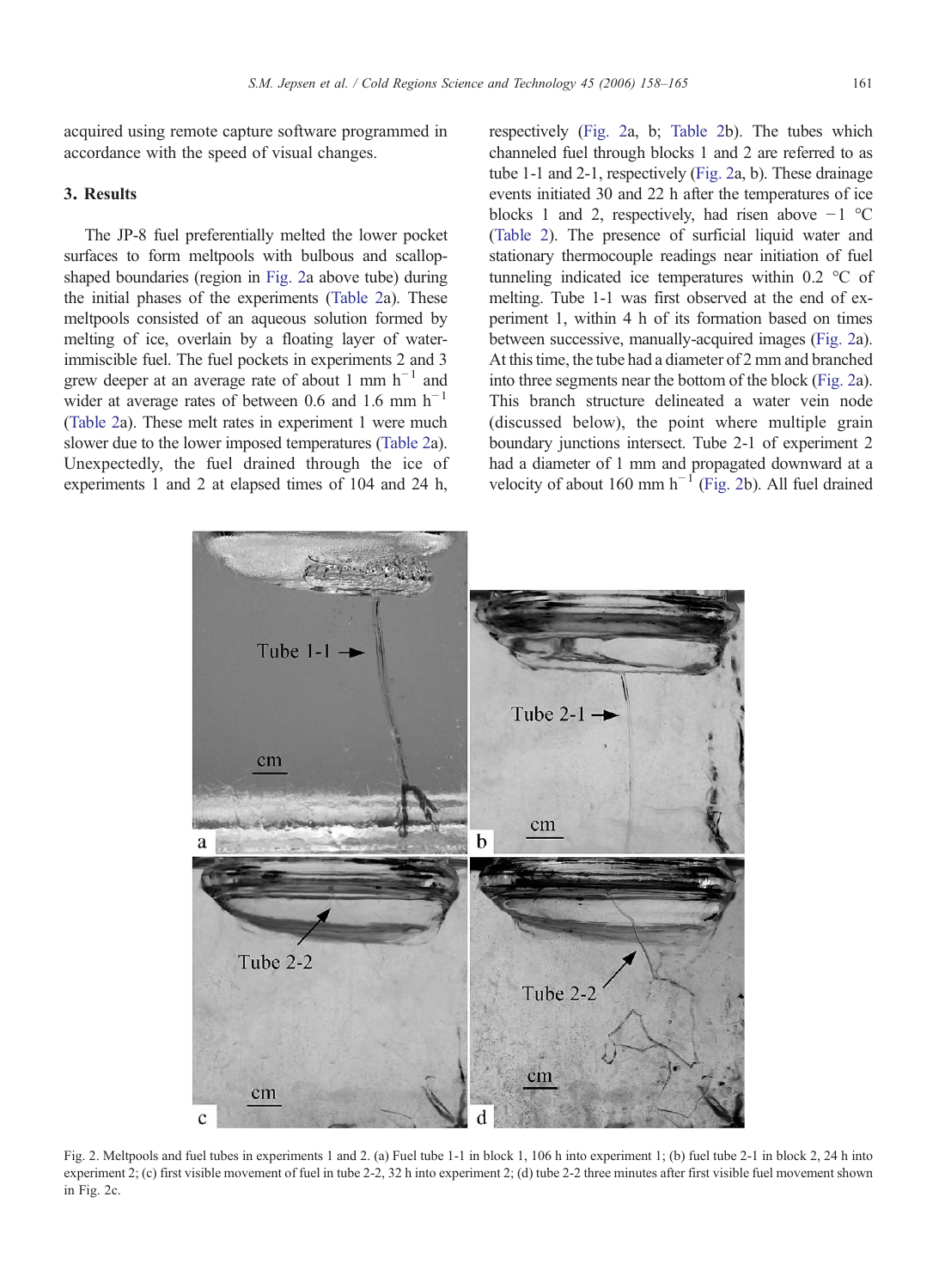through this tube during a time interval lasting between 0.5 and 1.5 h, yielding an average flow rate of between 17 and 50 ml  $h^{-1}$ . After this draining event, tube 2-1 was no longer visually apparent and had presumably frozen closed.

After all fuel drained through tube 2-1, the surface pocket was refilled with 25 ml of JP-8. Interestingly, the original tube was not reactivated with the addition of this fuel. Instead, four minutes after adding the fuel, a new fuel tube became visible in the upper front side of the pocket ([Fig. 2c](#page-3-0), d). This tube, referred to as tube 2-2, had an initial diameter of 0.5 mm and propagated downward (compare [Fig. 2](#page-3-0)c, d). Within three minutes of the tube's appearance, the fuel had traversed the entire 80 mm vertical distance of ice beneath the pocket ([Fig. 2](#page-3-0)d) indicating a propagation rate of about 1.6 m  $h^{-1}$ . The diameter of the tube increased with time, reaching 2 mm one hour after its initial detection (Fig. 3a). The tube also turned upward and bifurcated at several points, branching out in the direction of fuel movement (Fig. 3a). The contents of the tube consisted of a distinct, alternating sequence of immiscible phases resembling bubbles in a fluid. This "bubble-like" structure had also been observed in a fuel tube during a separate, earlier experiment during which simulated solar radiation had been applied (Fig. 3b).

One of the most significant observations was that fuel tunneling never occurred during the third experiment testing ice grown from distilled water with an overall impurity concentration of 3.5 μM, a factor of two to three lower than that of the ice grown from tap water. At the end of experiment 3 (72 h), the melt pool remained and had grown to a depth of 28 mm and width of 97 mm in ice which had been maintained near the melting point  $(>=0.2$  °C) for 70 h (Fig. 3c). Visual inspections near the end of experiment 3 revealed numerous water veins, estimated to be 0.1 mm in diameter, intersecting the lower surface of the meltpool. The intersection of water veins with the fuel pocket is also supported by the grain boundary locations in ice cut from the top of the block prior to adding fuel [\(Fig. 1c](#page-2-0)). It should also be noted that the horizontal area of the fuel pocket had increased from that indicated in [Fig. 1c](#page-2-0) by about 350% during experiment 3.

Examinations were made of the fuel tube locations relative to crystal boundaries in the ice of experiments 1 and 2. The dyed fluid in experiment 1 collected in grain



Fig. 3. Fuel tubes and meltpools in ice. (a) Fuel tube 2-2, 33 h into experiment 2, white arrows indicating the direction of fuel movement. (b) Fuel tube in a separate, earlier experiment which applied simulated sunlight. (c) View of meltpool in distilled water ice, 70 h into experiment 3, in which no fuel tubes formed.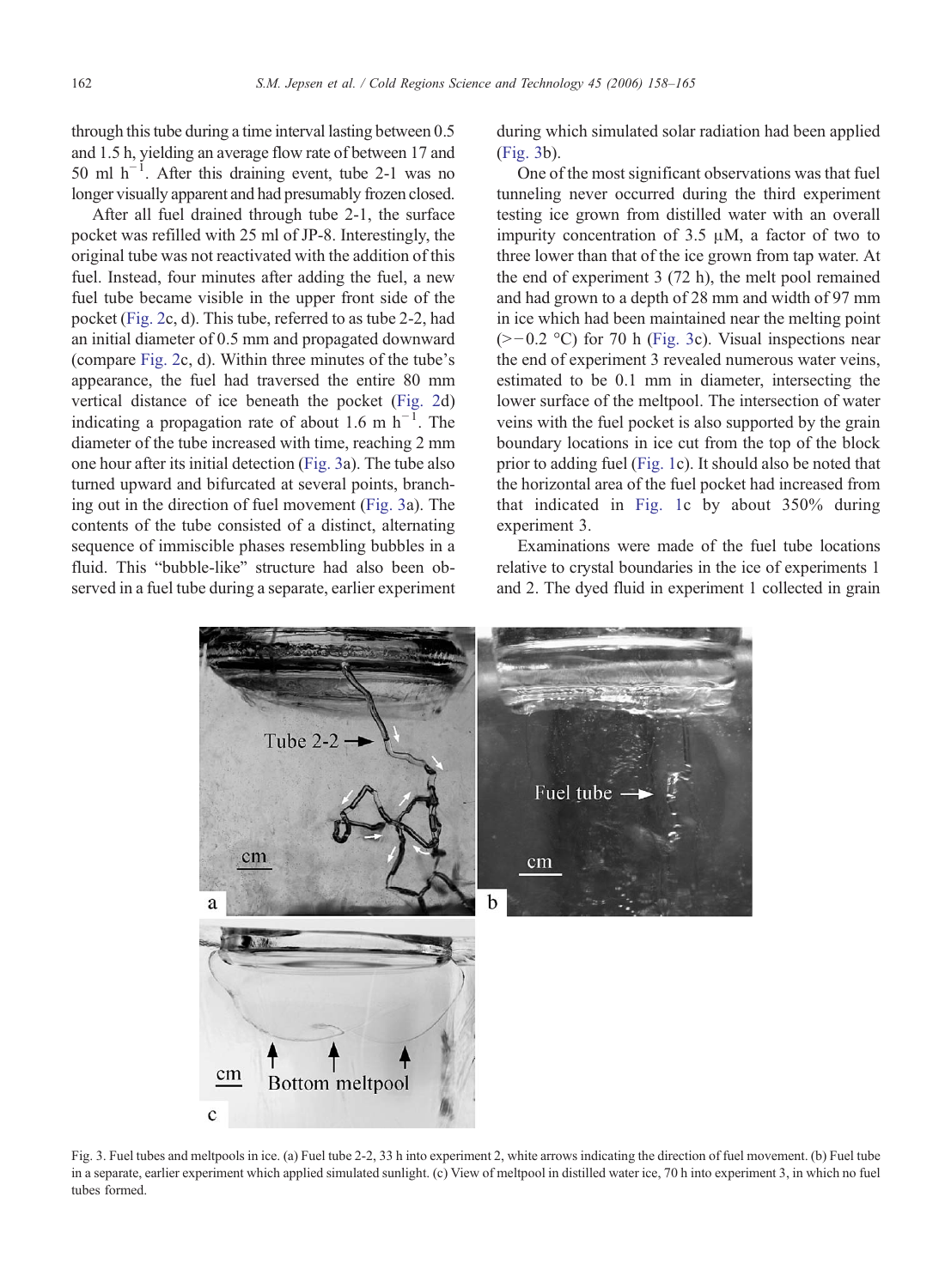<span id="page-5-0"></span>

Fig. 4. Locations of grain boundaries (GB) relative to fuel tubes. (a) Intersection of GB grooves at the opening of fuel tube 1-1, bottom of empty fuel pocket. (b) Cross-polarized image of horizontal section cut from block 2 showing coincidence of fuel tubes and triple junctions. The arrows indicate fuel tube openings, the circle demarcates a  $\sim 180^\circ$  turn in tube 2-2.

boundary grooves in the bottom of the empty fuel pocket (Fig. 4a). Four of these grooves intersected at the opening of tube 1-1, indicating that the tube coincided with a fourgrain junction. At the end of experiment 2, a polaroscopic examination of horizontal ice sections confirmed that all segments of tube 2-2 followed grain boundary junctions (Fig. 4b). At one location, the tube turned to follow the apex of a crystal rather than continuing on through a simple grain boundary (circle in Fig. 4b), indicating the preference of a triple junction over a simple grain boundary for the path of fuel. Visual examinations during experiments 1 and 2 indicated circular to oval fuel tube cross sections, not the triangular shape that might be expected based on thermodynamic considerations ([Nye](#page-7-0) [and Frank, 1973\)](#page-7-0) and previous experimental observations [\(Ketcham and Hobbs, 1969\)](#page-7-0).

# 4. Discussion and conclusion

According to past estimates addressing diffusion through water veins, hydrocarbon-based drilling fluid would migrate through 1 m of ice in about  $10<sup>3</sup>$  years [\(Victor, 2003\)](#page-7-0). This estimate did not consider the possibility of vertical fluid advection in association with phase changes along grain boundary junctions (developed below). Our experiments revealed that the fuel–water mixtures moved through ice at rates reaching 1.6 m  $h^{-1}$ via fluid advection associated with internal phase changes and not just diffusion. The rapid fuel movement occurred in ice made from tap water, but not in ice made of distilled water. We interpret this finding as related to two contrasting properties of the ice tested: (1) an overall impurity concentration in the distilled water ice two to three times

lower than in the tap water ice, and (2) the serrated grain boundary texture in the distilled water ice [\(Fig. 1c](#page-2-0)) which would act to increase the surface area of each grain and possibly reduce the quantity of impurities allocated to triple junctions. Other factors being equal (e.g., grain size, grain structure, temperature), fewer impurities per unit length of grain edge would decrease water vein crosssectional areas ([Raymond and Harrison, 1975; Nye,](#page-7-0) [1991a,b](#page-7-0)). This may in turn lower the "availability" of liquid channels for fuel tunneling.

The first visible fuel movement in ice blocks 1 and 2 occurred 30 and 22 h, respectively, after the ice temperature rose above −1 °C. The temperature of block 2 appeared stationary during the 20 h period preceding the first detectable fuel movement ([Table 2](#page-2-0)). In comparison, the distilled water ice, through which no visible fuel movement occurred, remained in this thermal state for 70 h [\(Table 2](#page-2-0)). During this quiescent period, we contend



Fig. 5. Tube extending up into an ice block after floating in a nearfreezing, 39 mM NaCl solution. The tube has a maximum diameter of 4 mm, tapers and branches out in an upward direction, reverse to that observed in the experiments using fuel.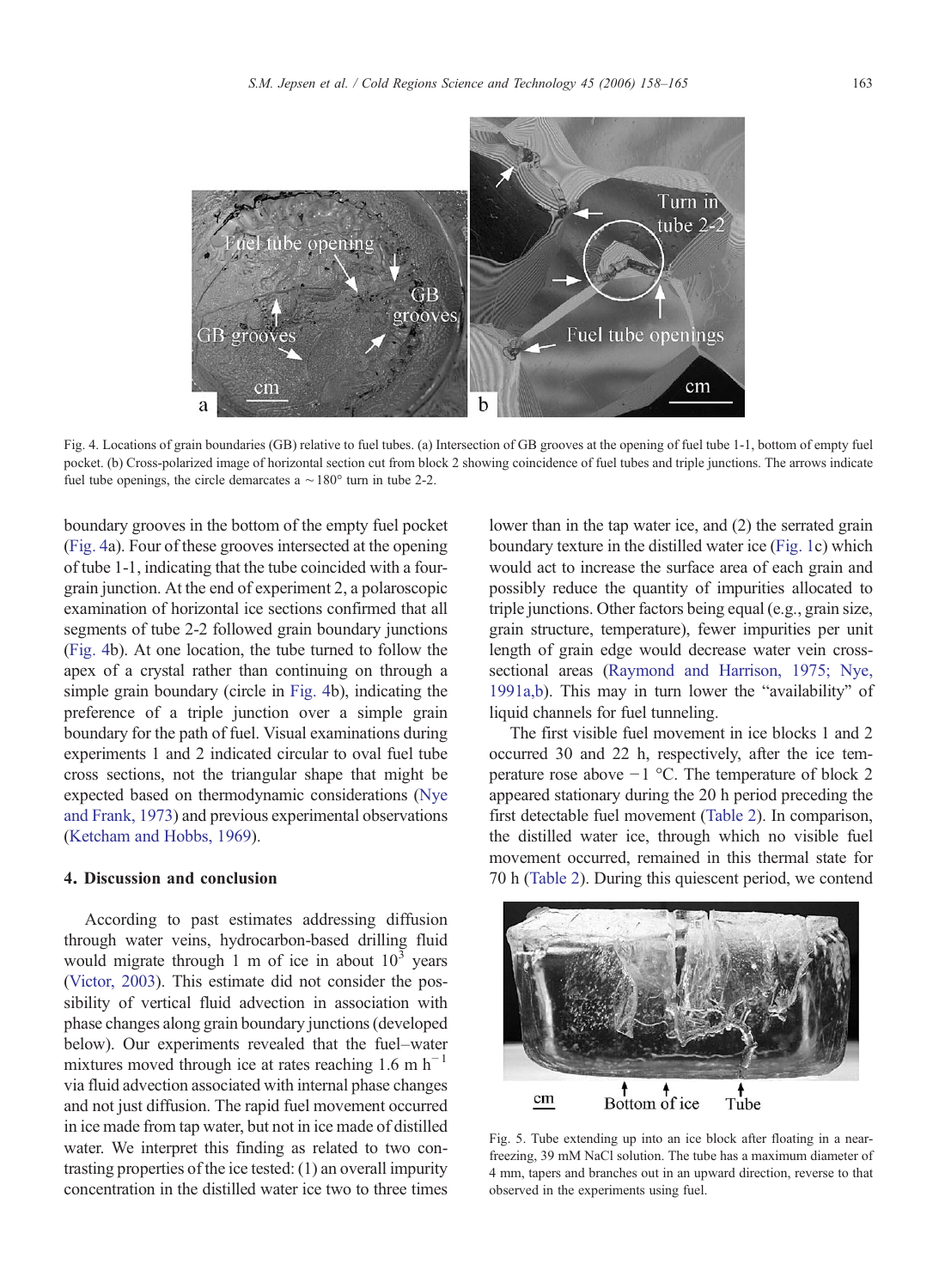<span id="page-6-0"></span>that aqueous hydrocarbons diffused from the meltpools downward into the ice through water veins. These hydrocarbons would have included the lighter aromatics, the most water soluble components of JP-8, comprising roughly 20% of the fuel (Arco, 1998; Talalay and Gundestrup, 2002; Gerasimoff, 2003). The influx of aqueous hydrocarbons into water veins would cause them to expand in order to approach an equilibrium solute concentration. Based on two separate observations in experiment 2 (one image in [Fig. 2c](#page-3-0)–d, other not shown), fuel tunneling initiated when water vein diameters reached ∼0.5 mm. These diameters are noted to be four times larger than those reported in a microscopic study on water veins in *well-rotted* ice grown from distilled water, where the temperature was maintained very close to the melting point ([Mader, 1992a](#page-7-0)). Our results led us to hypothesize that at a critical water vein diameter or expansion rate, the transport process of diffusion shifts suddenly to a different process driven by phase change. The specific volume decrease upon melting around water veins would induce localized pressure gradients. At a critical water vein diameter or expansion rate, these pressure gradients may become sufficient to suction the nonaqueous fuel downward along water veins in a nongravitationally driven process. Just such a mechanism has been predicted to cause fluid flow along water veins ([Nye,](#page-7-0) [1991a](#page-7-0)) and has been experimentally observed, and referred to as "pumping," by [Mader \(1992b\)](#page-7-0). Our hypothesis was tested in an additional experiment to observe ice, of the type used in experiments 1 and 2, floating in a near-freezing, aqueous 39 mM NaCl solution. This concentration is an order of magnitude less than is typical for seawater [\(Michel, 1978,](#page-7-0) p. 38). Based on our previous experiments, we hypothesized that the dissolved solutes would diffuse upward into the ice, eventually leading to upward suctioning of the solution. About 5 h into this experiment, two large tubes were observed extending upward into the ice block from its lower surface, one of which is shown in [Fig. 5.](#page-5-0) These tubes had a maximum diameter of 4 mm and branched out into smaller tubes in an upward direction, opposite to that observed in earlier experiments 1 and 2 ([Figs. 2a and 3a](#page-3-0)). These findings confirmed our hypothesis that the saltwater would travel upward into the ice.

Fuel tunneling may represent a significant mechanism of contaminant transport in non-fractured ice near the melting point, particularly in ice containing large water veins. These conditions likely exist in accretion ice which forms the ceiling of Lake Vostok (Jouzel et al., 1999; Price, 2000), as well as those of other deep subglacial lakes (e.g., [Price et al., 2002; Siegert et al., 2004](#page-7-0)). The best documented accretion ice system occurs above Lake Vostok, Eastern

Antarctica, which lies∼4 km beneath the surface of the ice sheet [\(Siegert et al., 2001\)](#page-7-0). Water vein diameters larger than 0.5 mm have been predicted in the lower 35 m of the Vostok accretion ice, with values increasing toward the lake water [\(Price, 2000\)](#page-7-0). A critical assumption of the [Price \(2000\)](#page-7-0) work is that all impurities are concentrated in liquid water solutions following triple junctions. We observed water veins with a diameter of 0.5 mm at the initiation of fuel tunneling [\(Fig. 2](#page-3-0)c, d) in the laboratory ice grown for the experiments described in this paper. Our results, in concert with those reported for the Vostok accretion ice ([Price,](#page-7-0) [2000](#page-7-0)), indicate that fuel tunneling from the LH fluid reservoir in the Vostok borehole to the underlying lake water will become more likely as the residence time of fluids in the borehole increases and as the borehole distance from lakewater decreases.

## Acknowledgements

The ion chromatography analyses were conducted by Kathy Welch, Byrd Polar Institute, The Ohio State University. Funding for this study was provided by the National Science Foundation, OPP-0085400, OPP-0096250, MCB-0237335, OPP 0440943 and OPP-0346272.

### **References**

- Aislabie, J.M., Balks, M.R., Foght, J.M., Waterhouse, E.J., 2004. Hydrocarbon spills on Antarctic soils: effects and management. Environmental Science and Technology 38 (5), 1265–1274.
- Arco, 1998. Material safety data sheet JP-8. MSDS No. APPC511 Ver. 8. Arco Products Company.
- Bell, R.E., Studinger, M., Fahnestock, M.A., Shuman, C.A., 2006. Tectonically controlled subglacial lakes on the flanks of the Gamburtsev Subglacial Mountains, East Antarctica. Geophysical Research Letters 33 (2), L02504 (4 pp.).
- Christner, B.C., Mikucki, J.A., Foreman, C.M., Denson, J., Priscu, J.C., 2005. Glacial ice cores: a model system for developing extraterrestrial decontamination protocols. Icarus 174 (2), 572–584.
- Gerasimoff, M., 2003. Drilling fluid observations and recommendations for U.S. Polar Program, Waiscore Drilling Project. Report, Space Science and Engineering Center, University of Wisconsin, Madison.
- Gosink, T.A., Kelley, J.J., Koci, B.R., Burton, T.W., Tumeo, M.A., 1991. Butyl acetate, an alternative drilling fluid for deep ice coring projects. Journal of Glaciology 37 (125), 170–176.
- Harrison, W.D., Raymond, C.F., 1976. Impurities and their distribution in temperate glacier ice. Journal of Glaciology 16 (74), 173–181.
- Inman, M., 2005. The plan to unlock Lake Vostok. Science 310 (5748), 611–612.
- Jouzel, J., Petit, J.R., Souchez, R., Barkov, N.I., Lipenkov, V. Ya., Raynaud, D., et al., 1999. More than 200 meters of lake ice above subglacial Lake Vostok, Antarctica. Science 286 (5447), 2138–2141.
- Karl, D.M., Bird, D.F., Björkman, K., Houlihan, T., Shackelford, R., Tupas, L., 1999. Microorganisms in the accreted ice of Lake Vostok, Antarctica. Science 286 (5447), 2144–2147.